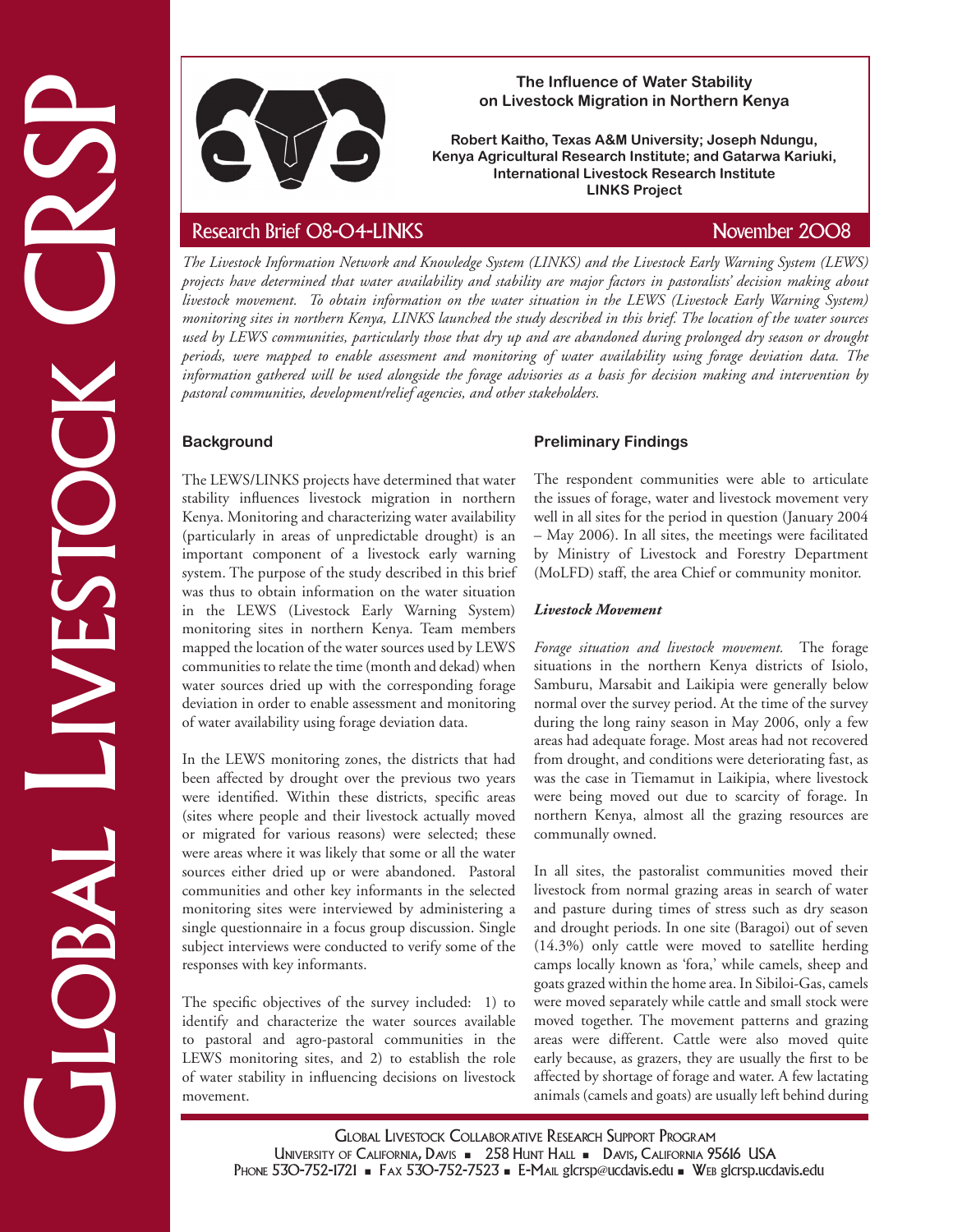migration to provide milk for household consumption. In all sites, the homesteads ('manyatta') are sedentary, while only the livestock migrate along with the herders.

*Reasons for movement.* In five sites (71.4%), shortage of forage was a primary consideration and inadequate water for livestock a major factor in the decision to move to other grazing areas. Only in one out of 40 total movements (2.5%) was water cited as the primary reason for movement whereby forage was a lesser factor. Insecurity/conflict was cited in three (42.9%) of the sites (Sibiloi-Gas, Baragoi and Serolevi) as a reason why people moved. Pastoralists in Sibiloi-Gas recounted how 341 camels were stolen in a village called Moite near Lake Turkana in January 2006, forcing them to vacate the area. In all sites, livestock returned home as soon as forage conditions improved with the onset of the rainy season. If the rains are scanty, however, some (especially cattle) might not return for prolonged periods.

*Migration distances and duration away from homestead.*  Mobility is the single most important tool used by pastoralists to manage and utilise rangelands. A total of 40 movements away from respective home grazing ranges were made in the seven sites over the 28-month survey period (January 2004 to April 2006). Of these, 11 involved all livestock species, 12 for cattle and small stock, 10 for cattle and seven for camels only. The average duration away from home was 4.7 months with a range of two to 28 months across livestock species. The period covered by the survey was generally unfavorable in terms of forage, culminating in severe drought from November 2005 to April 2006. In normal years, only cattle are moved during the dry season, but camels and small stock utilize nearby grazing areas.

Distances covered per migration movement varied widely between sites and livestock species. The overall range was seven to 110 kilometers (km) with an average of 56 km. The shortest distances of 10 km were in Baragoi, Kiwanja and Serolipi, and the longest of 120 km in Tiemamut, Wamba and Maikona. Distances increased as the adverse period of forage scarcity advanced. Cases of insecurity were reported as the livestock moved outside their traditional grazing areas leading to conflicts with neighboring communities.

Livestock mortalities during the November 2005 to April 2006 drought were high in some parts of Isiolo and Marsabit, but not so much in Samburu and Laikipia districts. Most affected were Sericho and Merti divisions, while the least affected was Kinna division. Isiolo district is a net migration area for livestock from North Eastern province. In 2005, there was also a huge influx of livestock from other areas into Baragoi division due to the poor rains received that year in the rest of Samburu (Waso, Maralal) and Marsabit districts.

*Migration routes: description, determinants and problems.* In 42.9% of the sites, all livestock were moved together along the same route when migrating. Different species, however, move at different speeds and have various requirements of feed and water. The major determining factor of the chosen route is availability of water and pasture en route and at destination (71.4%) because of long distances and slow pace of movement. In Laikipia, the migrating herds have to follow established roads to avoid trespassing into the many private ranches.

Wildlife menace, insecurity, shortage of water, and pasture along the trek route were each cited in 42.9% of the sites as the main problems encountered en route. Other obstacles included disease and rough terrain in 28.6% of the sites. Although most pastoralists are used to frequent migration, those left behind may have limited or no access to milk

*Table 1. Water constraints in the key survey sites. \*(K=Kiwanja, SE=Serolevi, M=Maikona, SB=Sibiloi-Gas, B=Baragoi, W=Wamba, T=Tiemamut Group Ranch).*

| No.              | <b>Constraint</b>                 | $K^*$        | <b>SE</b>      | M            | SG             | B            | W              | T              | Frequency (%) |  |
|------------------|-----------------------------------|--------------|----------------|--------------|----------------|--------------|----------------|----------------|---------------|--|
| $\mathbf{1}$     | Long distance to water            | X            | $\mathbf{X}$   | X            | X              | $\mathbf{X}$ |                |                | 71.4          |  |
| $\overline{2}$   | Inadequate/seasonal water         | $\mathbf{X}$ | $\overline{X}$ | $\mathbf{X}$ | $\overline{X}$ | $\mathbf{X}$ | $\overline{X}$ |                | 85.7          |  |
| $\overline{3}$   | Parasites (liver flukes) in water | X            |                |              |                |              |                |                | 14.3          |  |
| $\overline{4}$   | Grazing areas have no water       |              |                | X            |                |              |                |                | 14.3          |  |
| 5                | Contamination/poor sanitation     | X            | X              |              |                |              |                |                | 28.6          |  |
| 6                | Competition from wildlife         |              | $\overline{X}$ |              |                |              | $\overline{X}$ | $\overline{X}$ | 42.9          |  |
|                  | Disease transmission              |              | X              |              |                |              |                |                | 14.3          |  |
| 8                | High labour needs in dry season   |              |                |              |                |              |                | $\overline{X}$ | 14.3          |  |
| $\boldsymbol{9}$ | High watering charges             |              |                |              |                | X            |                |                | 14.3          |  |
| <b>10</b>        | Lack of water along trek routes   |              |                |              |                |              |                | $\overline{X}$ | 14.3          |  |
| 11               | Water for human use far away      |              |                | X            |                |              |                |                | 14.3          |  |

and other food items. Food scarcity and risk of starvation are thus a possibility; and the household might have to rely on food relief to survive the prolonged periods when livestock are away.

#### *Water Sources*

*Characteristics of available water sources.* The type, number and characteristics of water sources vary from site to site. Wells, the most common type, comprised 37.5% of the water sources in northern Kenya followed by dams (18.8%), rivers (14.6%), boreholes (12.5%)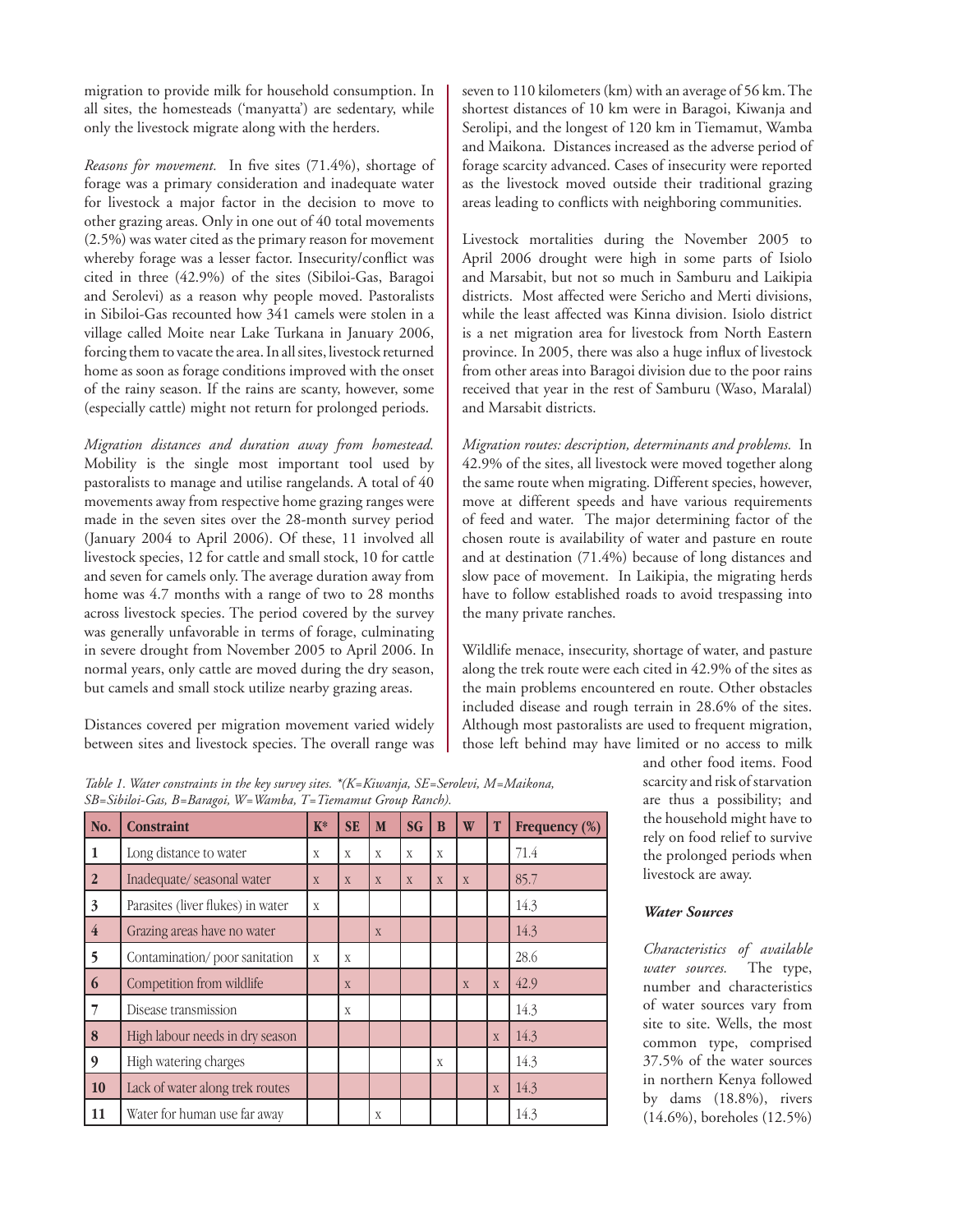| No.            | <b>Intervention</b>                                               | $K^*$ | <b>SE</b> | M | SG | <sub>B</sub> | W              | T | <b>Frequency</b> (%) |
|----------------|-------------------------------------------------------------------|-------|-----------|---|----|--------------|----------------|---|----------------------|
|                | Develop new water sources in grazing areas without water          | X     | X         | X |    | X            |                | X | 71.4                 |
| $\overline{2}$ | Develop sand dams along laggas                                    |       | X         | X |    |              | $\overline{X}$ | X | 57.1                 |
| 3              | Improve forage availability in areas with sufficient water        |       |           | X | X  | X            |                |   | 42.9                 |
| $\overline{4}$ | Rain water harvesting at strategic points and storage tanks       |       |           |   |    |              | X              | X | 28.6                 |
|                | Regulate use of river water upstream                              | X     |           |   |    |              |                |   | 14.3                 |
| 6              | Improve town sewage disposal and treatment                        | X     |           |   |    |              |                |   | 14.3                 |
|                | Deepen wells that produce little water                            |       |           |   | X  |              |                |   | 14.3                 |
| 8              | Create awareness on best use, treatment and conservation of water |       |           |   |    |              | $\overline{X}$ |   | 14.3                 |
| 9              | Protection of water sources e.g. fencing dams                     |       |           |   |    |              | X              |   | 14.3                 |
| <b>10</b>      | Develop rock catchment dams to collect mountain water             |       |           |   |    |              | X              |   | 14.3                 |

*Table 2. Interventions to improve access to water for livestock. \*(K=Kiwanja, SE=Serolevi, M=Maikona, SB=Sibiloi-Gas, B=Baragoi, W=Wamba, T=Tiemamut Group Ranch).*

and springs (6.3%). Others were Lake Turkana, seasonal rivers ('lagga'), surface ponds and rock catchments. Unlike the other water sources, wells are found in most grazing areas because they are easy to develop and can be deepened as the need arises.

Different water sources are important at different times of the year; however, the order of use is site specific and depends on availability of other water sources in the grazing area. The seasonal rivers are usually used first because they have water only when it is raining. They are followed by dams/pans, wells and finally the permanent sources. Wells are mostly used during the dry season after the other sources are exhausted because they are labour intensive.

The duration of water at a source varies widely. The lake, all springs and boreholes, five of the seven rivers, and 72.2% of the wells have water rated to be sufficient for livestock throughout the year. Only two-thirds of the dams hold water for more than three months in a year, and only onethird of them produced adequate water. Most water sources are communally owned, except some boreholes managed by water user associations on behalf of the pastoralists that may require some maintenance charges to water livestock.

Although not the primary consideration in decisions to move livestock, water availability was still an important determining factor. In most cases, livestock were grazed in the proximity of water sources within a radius of up to ten km. With implementation of grazing management plans, areas without reliable water such as Segel, Hurri hills and Dida Galgallu in Marsabit district were utilized during the wet season when livestock requirements for water were low and surface rain water was accessible. Such areas were also utilized during extreme dry season and drought periods when there is no grass elsewhere, forcing livestock to trek for 30 to 50 km to and from grazing and water sources.

*Constraints and coping strategies in providing water to livestock.* The major constraints in provision of water to livestock and humans in pastoral areas of northern Kenya were inadequacy and long distances to the watering points (Table 1). Due to low and erratic rainfall and lack of permanent sources, water availability in most areas is seasonal and dries up after a few months. Livestock then must be moved to other areas or trek long distances between watering points and grazing sites, as most trek routes do not have water en route.

Other coping strategies include digging and deepening wells along dry river beds. Competition and interference from wildlife, especially elephants, and contamination of water sources by parasites and sewage effluent were other noted constraints. Animals can contract diseases at common watering points when infected herds mix with others, affecting both livestock and human health status. Raising awareness on proper sanitation and parasite control, however, may reduce the impact of these problems.

*Interventions to improve access to water for livestock.* Most communities interviewed felt that water supply for livestock use could be improved by developing more water sources, e.g. developing sand dams, regulation or deepening wells (Table 2). Improving pasture availability in areas with adequate water but little or no pasture was also cited as a viable intervention, e.g. in Hurri hills and Segel areas in Marsabit district. This could be done through implementation of grazing management plans by the respective environmental management committees, range rehabilitation, and the timely delivery of early warning information to pastoral communities. Rain water harvesting is a feasible option particularly for domestic water. Above all, however, the communities acknowledged that water development is costly and should be done strategically to prevent range degradation.